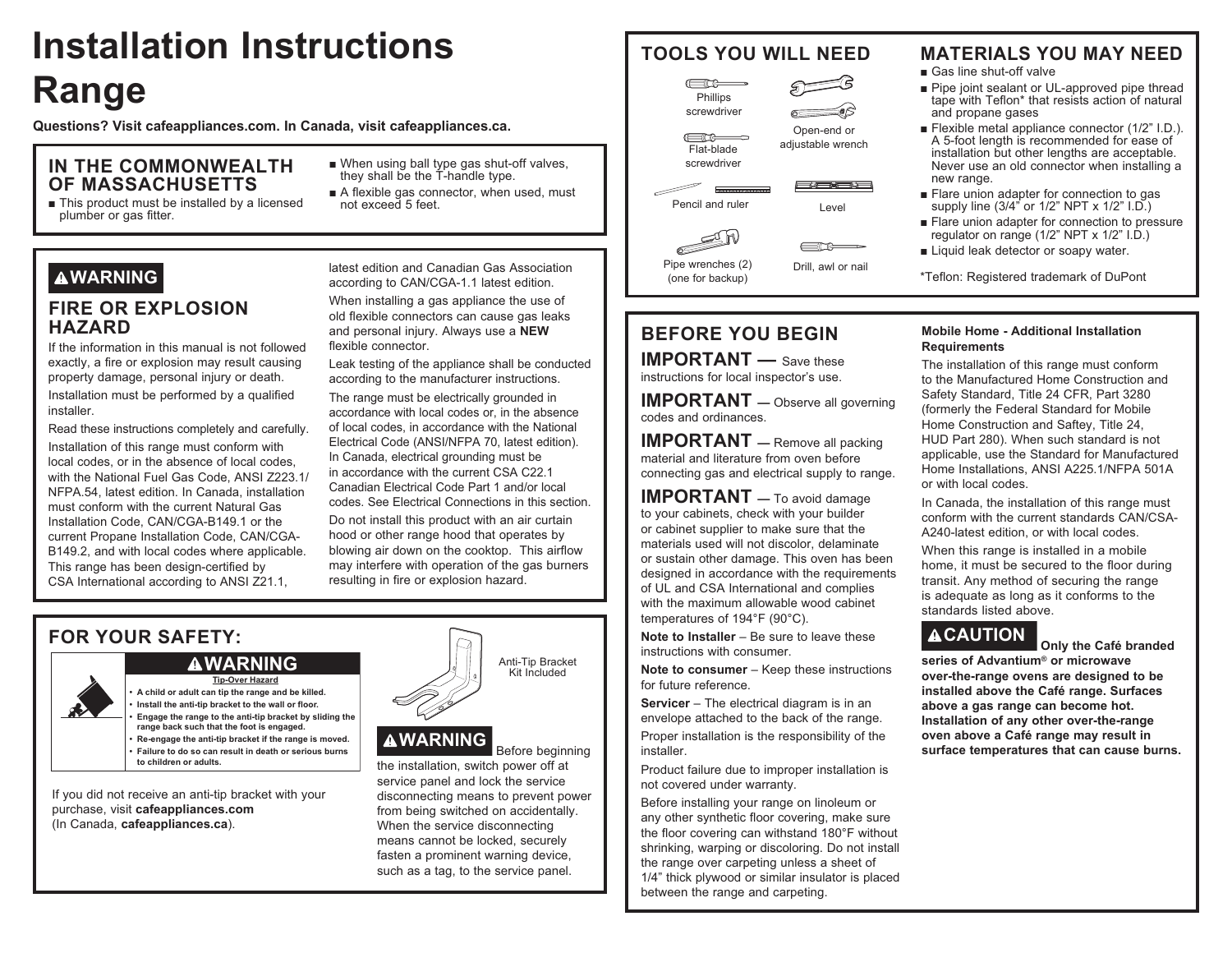### **DIMENSIONS AND CLEARANCES**

Provide adequate clearances between the range and adjacent combustible surfaces. These dimensions must be met for safe use of your range.

Allow 30" (76.2 cm) minimum clearance between burners and bottom of unprotected wood or metal cabinet, or allow a  $24$ " (61 cm) minimum when bottom of wood or metal cabinet is protected by no less than  $1/4$ " (6.4 mm) thick

flame-retardant millboard covered with no less than No. 28 MSG sheet metal (.015" [.38 mm] thick), .015" (.38 mm) thick stainless steel, .025"  $(0.64 \text{ mm})$  aluminum or  $.020$ "  $(0.5 \text{ mm})$  copper.

Installation of a listed microwave oven or cooking appliance over the cooktop shall conform to the installation instructions packed with that appliance.

For island installation, maintain 2-1/2" minimum from cutout to back edge of countertop and 3" minimum from cutout to side edges of countertop.



### **DIMENSIONS AND CLEARANCES (CONT.) GAS PIPE AND ELECTRICAL OUTLET LOCATIONS**  $18"$ Minimum to cabinets above counter  $0$ " 30" Minimum 30)  $16'$ Max to cabinets above<br>counter Side Wall

Minimum to cabinets helow cooktop

 $24'$ 

12 1/2"

30"

Minimum to side wall

β6"

 $\begin{array}{ccc}\n\text{counter} \\
\hline\n\end{array}$  4 1/2"  $\begin{array}{ccc}\n\text{Minimum} \\
\hline\n\end{array}$   $\begin{array}{ccc}\n\text{Minimum} \\
\hline\n\end{array}$   $\begin{array}{ccc}\n\text{S'}\n\end{array}$  Right side

5"

 $1/2$ 

#### **CONVERTING TO PROPANE GAS (OR CONVERTING BACK TO NATURAL GAS FROM PROPANE)**

 $4"$ 

4 1/2"

Gas  $an \frac{d}{dx}$ arical<br>electrical **V**<br>Supply

2"

 $13"9"$ 

**This range leaves the factory set for use with natural gas. If you want to convert to propane gas, the conversion must be performed by a qualified propane gas installer.**

The conversion orifices and instructions can be found on back of the range.

Keep these instructions and all orifices in case you want to convert back to natural gas.



**CAUTION To prevent drafts from affecting burner operation, seal all openings in floor under appliance and behind appliance wall.**



## **INSTALLATION AT HIGH ALTITUDE**

Over 6000ft, product configured for natural gas or propane requires installation of kit (WB28X29254 for natural gas and WB28X29255 for propane gas). Follow the instructions included with the kit.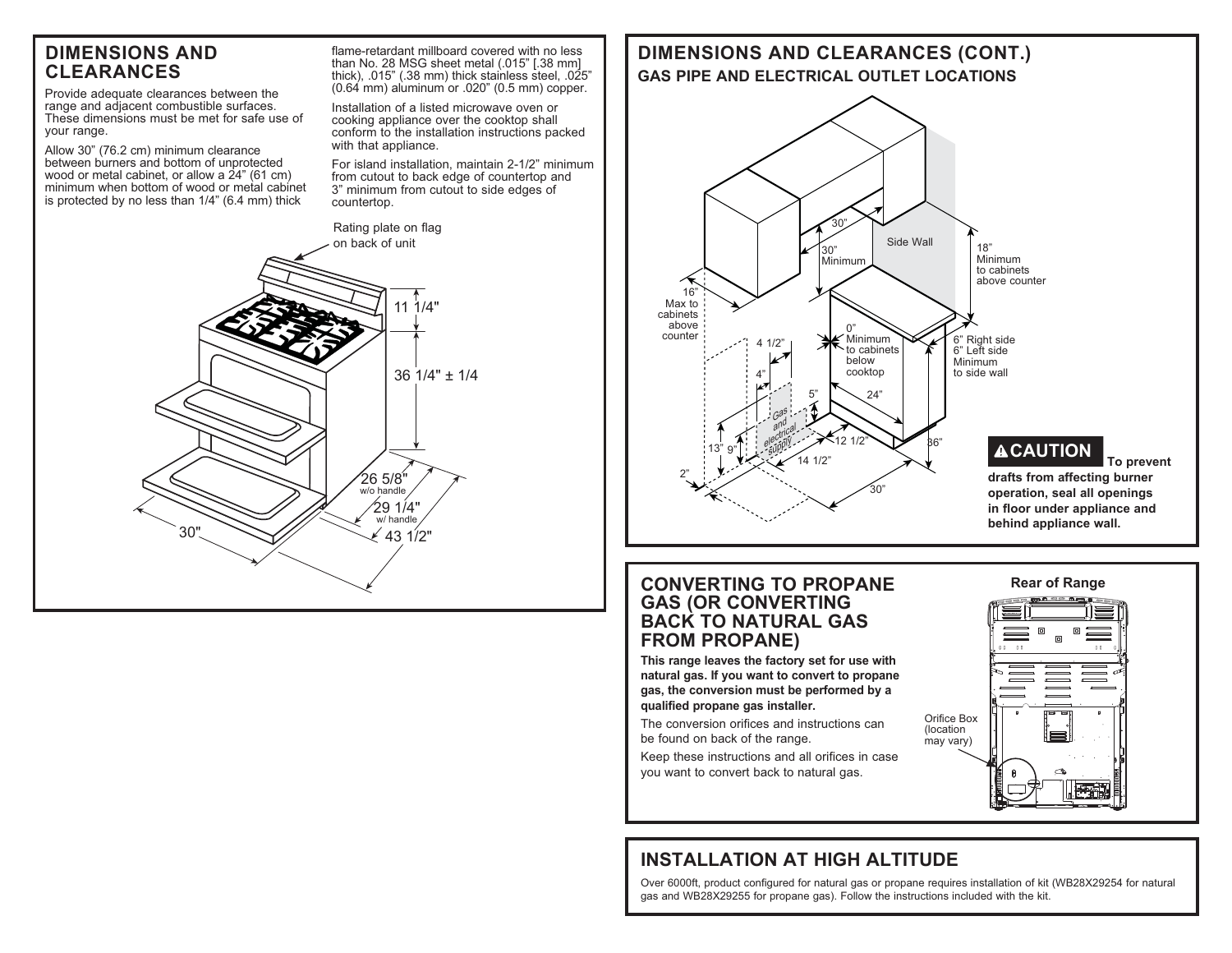

**WARNING Fire Hazard: Do not use a flame to check for gas leaks.**

**WARNING Explosion Hazard: Do not exceed 25 ft-lbs of torque when making gas line connections. Overtightening may crack the pressure regulator resulting in fire or explosion hazard.**

#### **Gas Pressure Regulator**

You must use the gas pressure regulator supplied with this range. For proper operations the inlet pressure to the regulator should be as follows:

#### **Natural Gas:**

Minimum pressure: 6" of Water Column Maximum pressure: 13" of Water Column

#### **Propane Gas:**

Minimum pressure: 11" of Water Column

Maximum pressure: 13" of Water Column If you are not sure about the inlet pressure contact local gas supplier.

**Shut off the main gas supply valve before disconnecting the old range and leave it off until the new hook-up has been completed. Don't forget to relight the pilot on other gas appliances when you turn the gas back on.**

Because hard piping restricts movement of the range, the use of a CSA Internationalcertified flexible metal appliance connector is recommended unless local codes require a hard-piped connection.

If the hard piping method is used, you must carefully align the pipe; the range cannot be moved after the connection is made.

### **CONNECTOR HOOKUP**

Pressure regulator Gas Flow into Range that the Case of Gas Flow into Range Flex connector  $(6 ft. max.)$ **Adapter Installer: Inform the consumer of the location of the gas shut-off valve.** 1/2" or 3/4" Gas pipe Adapter Gas shut-off valve Pressure regulator  $F$ Ihow · Elbow - Nipple  $\leftarrow$  Union  $\longleftarrow$  Nipple Gas - shut-off valve 1/2" or 3/4" Gas pipe **Flexible Option Rigid Pipe Option**

To prevent gas leaks, put pipe joint compound on, or wrap pipe thread tape with Teflon\* around, all male (external) pipe threads.

- A. Install a manual shut-off valve in the gas line in an easily accessed location outside of the range. Make sure everyone operating the range knows where and how to shut off the gas supply to the range.
- B. Install male 1/2" flare union adapter to the 1/2" NPT internal thread at inlet of regulator. Use a backup wrench on the regulator fitting to avoid damage.
- C. Install male 1/2" or 3/4" flare union adapter to the NPT internal thread of the manual shut-off valve, taking care to back-up the shut-off valve to keep it from turning.
- D. Connect flexible metal appliance connector to the adapter on the range. Position range to permit connection at the shut-off valve.
- E. When all connections have been made, make sure all range controls are in the off position and turn on the main gas supply valve. Use a liquid leak detector at all joints and connections to check for leaks in the system.

When using pressures greater than 1/2 psig to pressure test the gas supply system of the residence, disconnect the range and individual shut-off valve from the gas supply piping. When using pressures of 1/2 psig or less to pressure test the gas supply system, simply isolate the range from the gas supply system by closing the individual shut-off valve.

When checking for proper operation of the regulator, the inlet pressure must be at least 1" greater than the operating (manifold) pressure as given on rating label of product.

\*Teflon: Registered trademark of DuPont

### **2 ELECTRICAL CONNECTIONS**

# **WARNING Shock Hazard: This**

**appliance must be properly grounded.** 

**Failure to do so can result in electric shock.**

**Electrical Requirements - 120-volt. 60 Hertz.** properly grounded dedicated circuit protected by a 15-amp or 20-amp circuit breaker or time delay fuse.

**Note:** Use of automatic, wireless, or wired external switches that shut off power to the appliance are not recommended for this product.

#### **Grounding**

The power cord of this appliance is equipped with a three-prong (grounding) plug which plugs into a standard three-prong grounding wall receptacle to minimize the possibility of electric shock hazard from this appliance.

The customer should have the wall receptacle and circuit checked by a qualified electrician to make sure the receptacle is properly grounded.

Where a standard two-prong wall receptacle is encountered, it is the personal responsibility and obligation of the customer to have it replaced with a properly grounded three-prong wall receptacle.

#### **DO NOT, UNDER ANY CIRCUMSTANCES, CUT OR REMOVE THE THIRD (GROUND) PRONG FROM THE POWER CORD. DO NOT USE AN ADAPTER. DO NOT USE AN EXTENSION CORD.**

Ground Fault Circuit Interrupters (GFCI's) are not required or recommended for gas range receptacles. Performance of the range will not be affected if operated on a GFCI-protected circuit but occasional nuisance tripping of the GFCI breaker is possible.



# **3** SURFACE BURNERS

**WARNING Fire or Explosion Hazard:** 

**Do not operate the burner without all burner parts in place.**

- A. **Burners -** Place surface burners into corresponding positions on cooktop.
- B. **Caps -** Place caps on proper size burner.
- C. Grates The left and right grates are interchangeable. Place the grates on the cooktop.



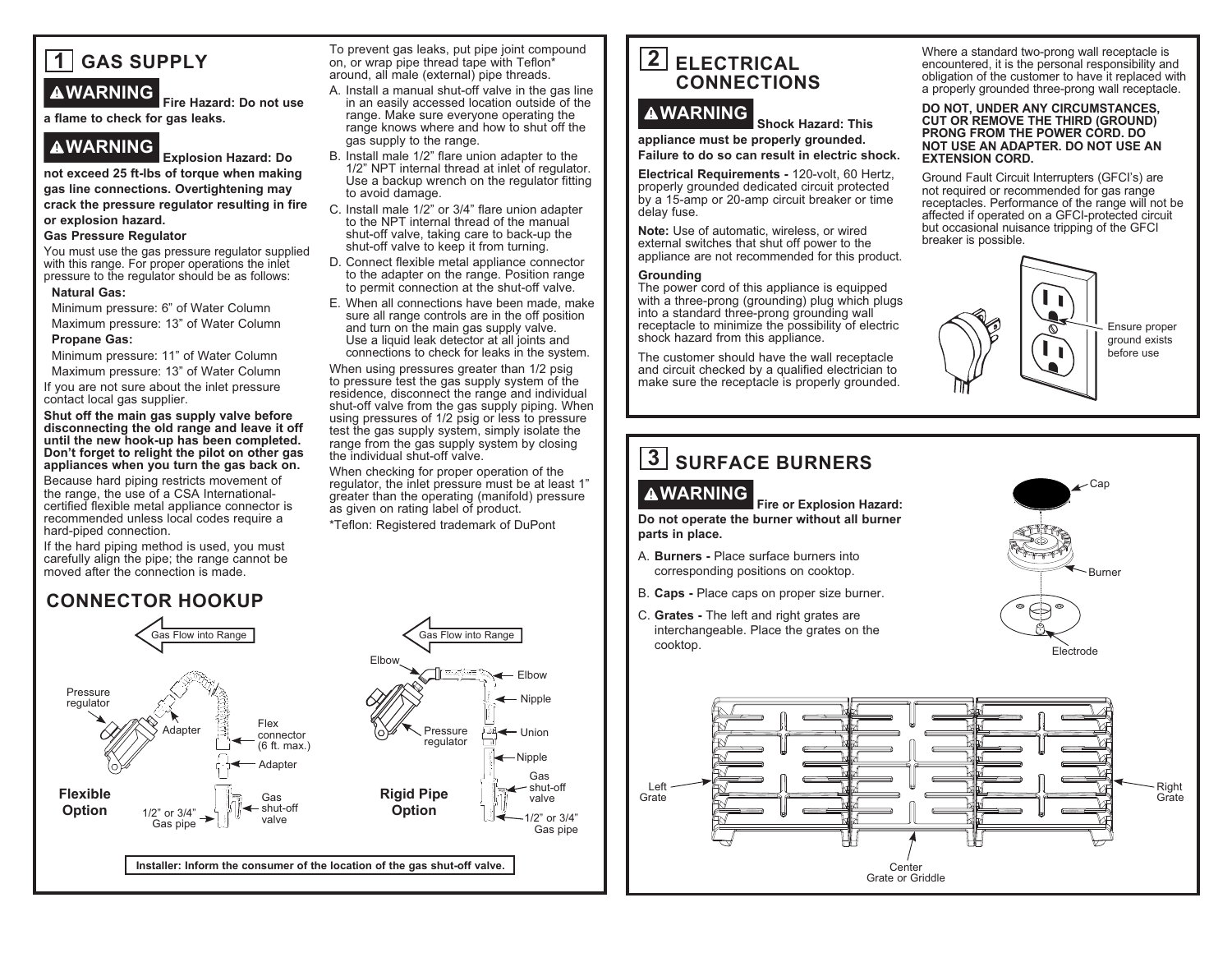# 4 CHECK SURFACE **BURNERS**

Push and turn a knob to the LITE position. A clicking sound indicates proper operation of the ignition system. When lighting any burner, sparks will appear at all burners but gas flows from only the one selected. Once air is purged from the supply line, burner should light within 4 seconds. After burner lights, rotate the knob out of the LITE position. Try each burner in succession until all burners have been checked.

#### **Quality of Flames**

Determine the quality of flames visually. Normal burner flames should look like (A) or (B).



(A) Soft blue flames-Normal for natural gas



(B) Yellow tips on outer cones-

Normal for propane gas

Long, bright yellow flames are not normal. Normal flames may show signs of an orange tint when well heated or signs of flickering orange due to particles in the gas or air.

# 5 CHECK BAKE AND **BROIL BURNERS**

#### Set broil to Broil Hi. Burner should light in 30 to 60 seconds.

Set Bake function to 350°F. Burner should light in 30 to 60 seconds.

# **6** INSTALL AND CHECK **ANTI-TIP DEVICE**

#### **AWARNING**

Never completely remove the leveling leg as the range will not be secured to the anti-tip device properly.

Follow instructions supplied with ANTI-TIP bracket.



# 7 LEVEL THE RANGE

### **AWARNING**

Never completely remove the leveling leg as the range will not be secured to the anti-tip device properly.

- A. Plug in the unit.
- B. Measure the height of your countertop at the rear of the opening  $(X)$ .
- C. Adjust two rear leveling legs so that the rear of cooktop is at the same height or higher than the counter (Y).
- D. Slide unit into place.
- E. Install oven shelves in the oven and position the range where it will be installed.
- F. Check for levelness by placing a spirit level on one of the oven shelves. Take two readings-with the level placed diagonally first in one direction and then the other.
- G. Adjust front leveling legs until the range is level.
- H. Look under the unit and verify that the rear leg is fully engaged with the anti-tip device. If not, remove the unit and adjust the height of the rear leg so that it is properly engaged.



#### NOTE: Cooktop must be at or above counter.



### **WHEN ALL HOOKUPS ARE COMPLETED**

Make sure all controls are left in the off position. Make sure the flow of combustion and ventilation air to the range is unobstructed.

Check that all packing materials and tape have been removed. This will include tape on metal panel under control knobs (if applicable), adhesive tape, wire ties, cardboard and protective plastic. Failure to remove these materials could result in damage to the appliance once the appliance has been turned on and surfaces have heated.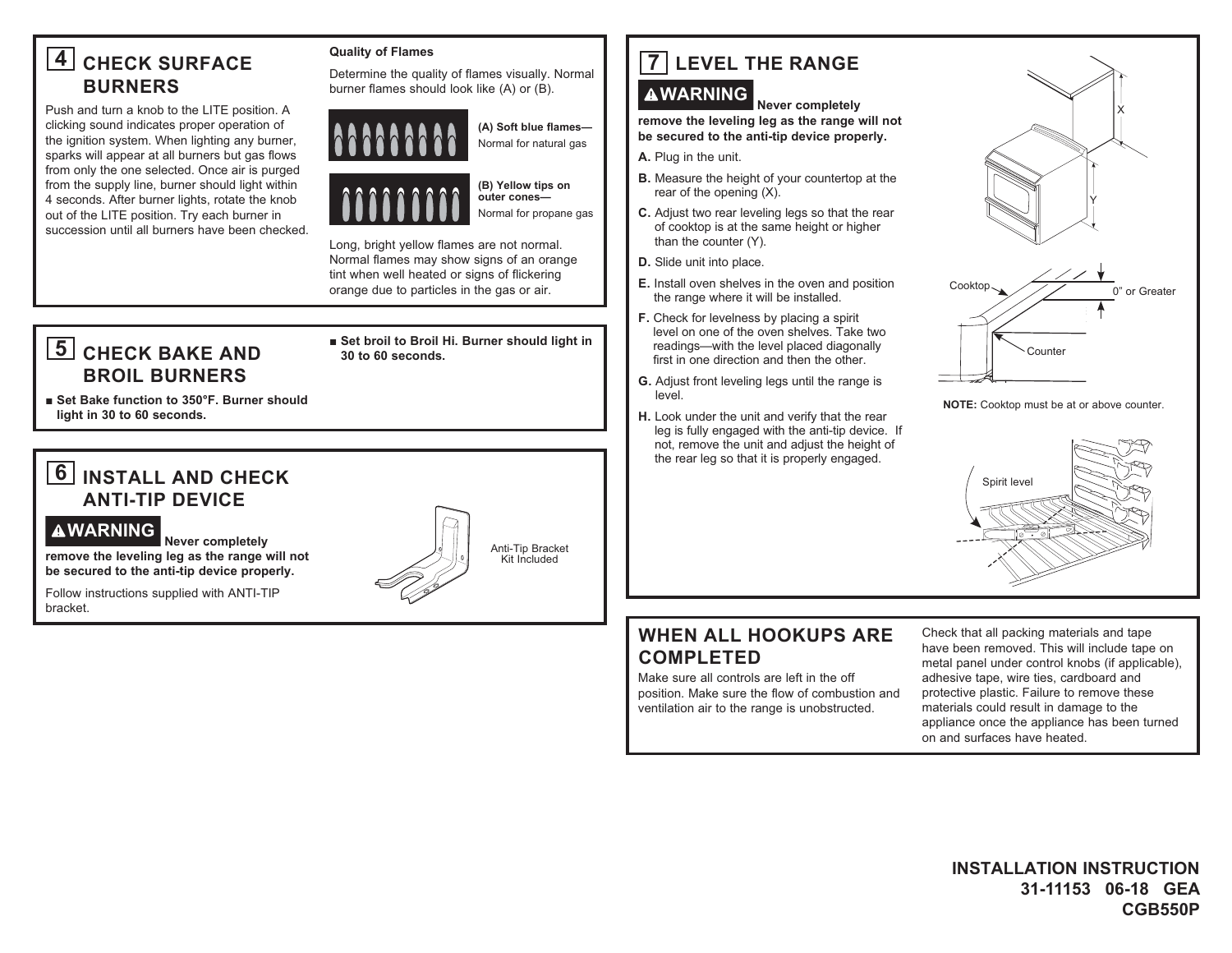# Instrucciones de instalación Cocina

¿Preguntas? Visita cafeappliances.com. En Canadá, visita cafeappliances.ca.

#### **EN EL COMMONWEALTH DE MASSACHUSETTS**

Este producto debe ser instalado por un plomero licenciado o un mecánico gasista.

## **AADVERTENCIA**

### **RIESGO DE INCENDIO O EXPLOSIÓN**

Si la información de este manual no se sique exactamente, se podrá producir un incendio o explosión, ocasionando daños sobre la propiedad, lesiones o la muerte.

La instalación deberán ser realizadas por un instalador calificado.

Lea estas instrucciones en su totalidad y atentamente.

Esta cocina se deberá instalar de acuerdo con los códigos locales, o en la ausencia de códigos locales, con el Código de Gas Combustible Nacional, ANSIZ223.1/NFPA.54. última edición. En Canadá. la instalación deberá ser conforme con el Código de Instalación de Gas Natural actual, CAN/CGA-B149.1 o el Código de Instalación de Propano actual. CAN/ CGA-B149.2. y con los códigos locales cuando corresponda. Esta cocina fue diseñada y certificada por CSA International, de acuerdo con ANSI Z21.1, última

- Al usar válvulas de cierre de gas tipo balón. deberán ser del tipo de manija T.
- Al usar un conector de gas flexible no deberá exceder los 5 pies.

#### **HERRAMIENTASNECESARIAS MATERIALES NECESARIOS**

Válvula de cierre para tubería de gas

- Sellador para junta de tubería o UL cinta para tubería aprobada con Teflón\*, resistente a la acción de gases naturales o propano
- Conector para artefacto metálico flexible (1/2" I.D.) Se recomienda una longitud de 5 pies para una fácil instalación, pero otras longitudes son aceptables. Nunca use un conector viejo al instalar una cocina nueva
- Adaptador para unión cónica para la conexión al suministro de gas (3/4" o  $\frac{1}{2}$ " NPT x  $\frac{1}{2}$ " I.D.)
- Adaptador para unión cónica para la conexión al regulador de presión en la cocina  $(1/2"$  o  $\frac{1}{2}$ " NPT x  $\frac{1}{2}$ " I.D.)
- Detector de pérdida de líquido o agua con jabón.

\*Teflón: Marca registrada por DuPont

de Gas de Canadá) CAN/CGA-1.1 última edición. Al instalar un electrodoméstico a gas, el uso de conectores flexibles viejos puede ocasionar pérdidas

y lesiones personales. Siempre use un conector flexible NUEVO.

edición y con la Canadian Gas Association (Asociación

La prueba de goteras del electrodoméstico se deberá realizar de acuerdo con las instrucciones del fahricante

La cocina deberá estar correctamente conectada a tierra de acuerdo con los códigos y ordenanzas locales o, en ausencia de códigos locales, de acuerdo con el Código Nacional de Electricidad (National Electric Code), (ANSI/NFPA NO. 70., última edición). En Canadá, la conexión a tierra se deberá realizar de acuerdo con la Parte 1 del Código de Electricidad de Canadá CSA C22.1 y/o los códigos locales. En esta sección, consulte las Conexiones Eléctricas

No instale este producto con una campana con cortina de aire u otra campana de cocina que funcione llevando aire a la placa de cocción. El flujo de aire podrá interferir en el funcionamiento de los quemadores de gas, produciendo riesgos de incendio o explosión.

### **PARA SU SEGURIDAD**

#### **AADVERTENCIA**

Riesgo de Caída Un niño o adulto pueden volcar la cocina y morir. Instale el soporte anti-volcaduras sobre la pared o el piso. Asegúrese la estufa al soporte anti-volcaduras deslizando la unidad hacia atras de tal manera que la pata niveladora sea enganchada. Vuelva a adherir el soporte anti-volcaduras si la estufa se mueve de lugar. Si esto no se hace, se podrá producir la muerte o quemaduras graves en niños o adultos.

Si no recibió un soporte anti volcaduras con su compra, visite: cafeappliances.com (En Canadá, cafeappliances.ca).



# **AADVERTENCIA**

comenzar la instalación, apague el encendido en el panel de servicio y bloquee el medio de desconexión del servicio a fin de evitar que el encendido se active de forma accidental. Cuando el medio de desconexión del servicio no se pueda bloquear, ajuste de manera segura un ítem de advertencia que esté bien visible, tal como una etiqueta, sobre el panel de servicio.

Antes de

# **ANTES DE COMENZAR**

 $\begin{array}{ccc}\n\hline\n\end{array}$ 

**Destornillador Philips** 

 $\begin{array}{ccc}\n\hline\n\hline\n\end{array}$ 

Destornillador con

cabeza plana

Lápiz y regla

Llave para tubería (2)

(una de repuesto)

**IMPORTANTE** — Conserve estas instrucciones para uso del inspector de electricidad local.

**IMPORTANTE** - Cumpla con todos los códigos y ordenanzas gubernamentales.

**IMPORTANTE** - Retire todo el material de embalaie y material escrito del horno antes de conectar el gas y el suministro de corriente a la cocina.

**IMPORTANTE**  $\equiv$  A fin de evitar daños en los gabinetes, controle con su constructor o proveedor de gabinetes que los materiales usados no descolorarán, deslaminarán ni sostendrán otro daño. Este horno fue diseñado de acuerdo con los requisitos de UL y CSA International y cumple con las temperaturas máximas permitidas para gabinetes de madera de 194° F (90° C).

Nota para el Instalador - Asegúrese de que estas instrucciones queden en manos del comprador.

Nota para el Consumidor - Guarde estas instrucciones para referencia futura.

Servicio Técnico - El diagrama eléctrico se encuentra en un sobre adiunto al reverso de la cocina.

La correcta instalación del producto es responsabilidad del instalador.

Si se producen fallas en el producto debido a una instalación inadecuada, la Garantía no cubrirá las mismas.

Antes de instalar su cocina sobre linóleo y cualquier otro revestimiento de piso sintético, asegúrese de que el revestimiento del piso resista los 180° F sin contraerse, combarse o descolorarse. No instale la cocina sobre alfombras, a menos que haya una hoja de contrachapado de un grosor de ¼" o un aislante similar entre la cocina y la alfombra.

#### Casa Rodante - Requisitos de Información **Adicional**

Esta cocina se deberá instalar conforme con el Estándar de Construcción y Seguridad para Hogar, Título 24 CFR. Pieza 3280 (anteriormente el Estándar Federal para la Construcción y Seguridad de Casas Rodantes (Federal Standard for Mobile Home Construction and Safety), Título 24, HUD Parte 280). Cuando dicho estándar no sea aplicable, use el estándar para las Instalaciones de Casas Fabricadas, ANSI A225, 1/NFPA 501A o con códigos locales.

En Canadá, la instalación de esta cocina deberá ser realizada de acuerdo con los estándares actuales CAN/CSAA240 - última edición, o con los códigos locales.

Cuando la cocina es instalada en una casa móvil, se deberá asegurar al piso durante el tránsito. Cualquier método para asegurar la cocina es adecuado, siempre y cuando se realice conforme con los estándares que figuran a continuación.

# **APRECAUCIÓN**

Sólo la serie con la marca Café de Advantium<sup>®</sup> o los hornos microondas para uso sobre la cocina están diseñados para su instalación sobre la cocina Café. Es posible que las superficies sobre una cocina a gas se calienten. La instalación de cualquier otro horno para uso sobre la cocina sobre una cocina Café puede producir temperaturas en la superficie que pueden ocasionar quemaduras.





Nivel

=me

Taladro, punzón

o clavo

Llave con extremo

abierto o ajustable

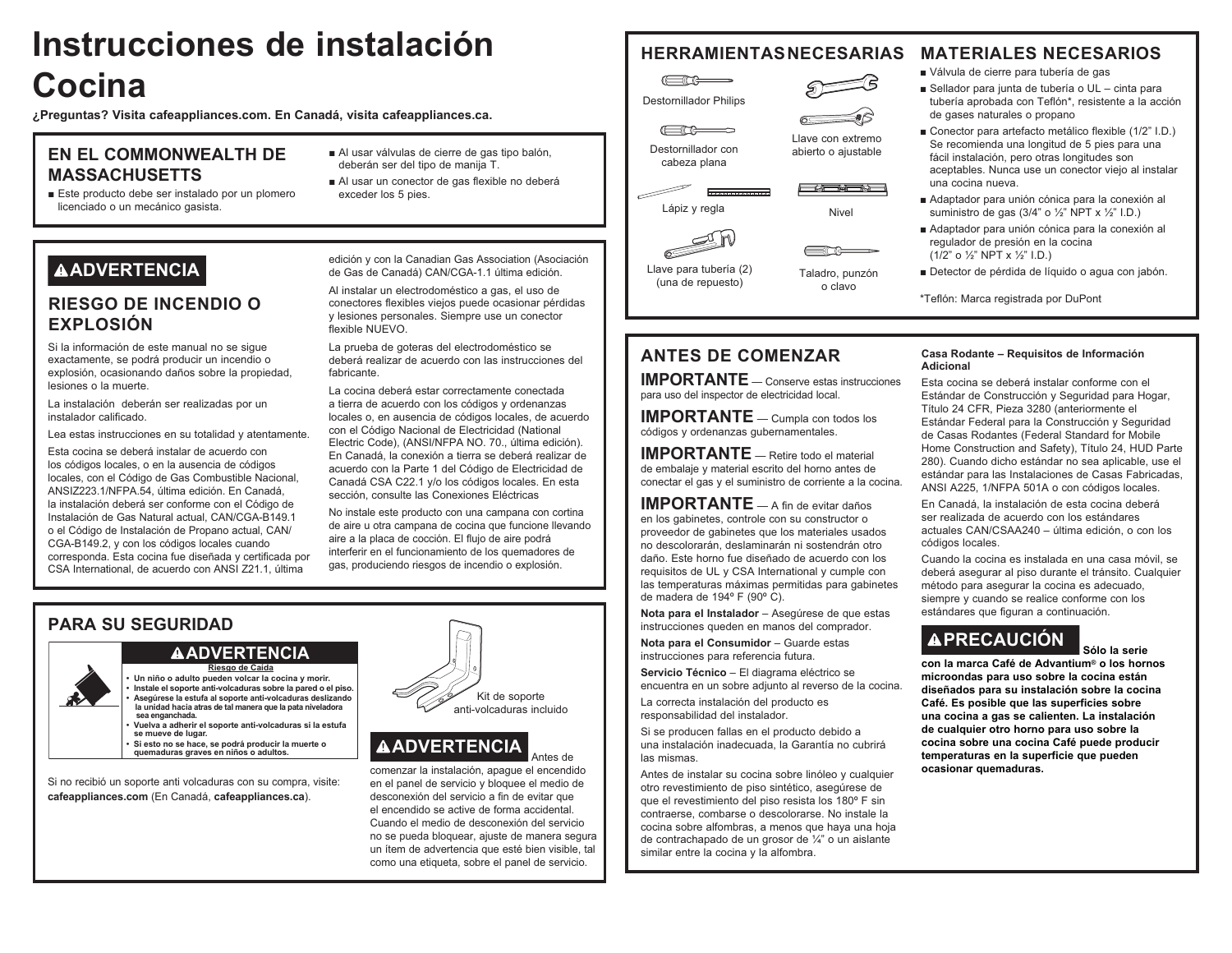### **DIMENSIONES Y ESPACIOS**

Deie el espacio adecuado entre la cocina y las superficies combustibles advacentes. Estas dimensiones se deberán cumplir para un uso seguro de su cocina.

Deje un espacio mínimo de 30" (76.2 cm) entre los quemadores y la parte inferior del gabinete de madera o metal sin protección, o deje un espacio mínimo de 24" (61 cm) cuando la parte inferior del gabinete de madera o metal esté protegido por no menos de 1/4" (6.4 mm) de cartón de retardo de incendios cubierta por no menos que una lámina

metálica de 28 MSG (.015" (.38 mm) de grosor). .015" (.38 mm) de grosor de acero inoxidable. .025" (0.64 mm) de aluminio o .020" (0.5 mm) de cobre.

La instalación de un horno microondas o de un electrodoméstico de cocción que figuren en la lista sobre la parte superior de la cocina deberá cumplir con las instrucciones de instalación provistas con el electrodoméstico.

Para la instalación de la isla, deje un espacio mínimo de 2-1/2" desde la abertura hasta el extremo trasero de la mesada y un mínimo de 3" desde la abertura hasta los extremos laterales de la mesada.



# **DIMENSIONES Y ESPACIOS (CONT.)**

#### UBICACIONES DE LA TUBERÍA DE GAS Y DEL TOMACORRIENTE ELÉCTRICO



#### **CONVERTIR A GAS PROPANO** (O VOLVER A CONVERTIR DE **PROPANO A GAS NATURAL)**

Esta cocina deja la configuración de fábrica para uso con gas natural. Si desea convertir a gas propano, la conversión deberá ser realizada por un instalador de gas propano calificado.

Los orificios de conversión y las instrucciones se podrán encontrar en la parte trasera de la cocina.

Guarde estas instrucciones y todo orificios en caso de que lo desee convertir nuevamente a gas natural.





### **NSTALACIÓN EN ALTITUDES ELEVADAS**

A más de 6000 pies, el producto configurado para gas natural o propano reguiere la instalación del kit (WB28X29254 para gas natural y WB28X29255 para gas propano). Siga las instrucciones incluidas con el kit.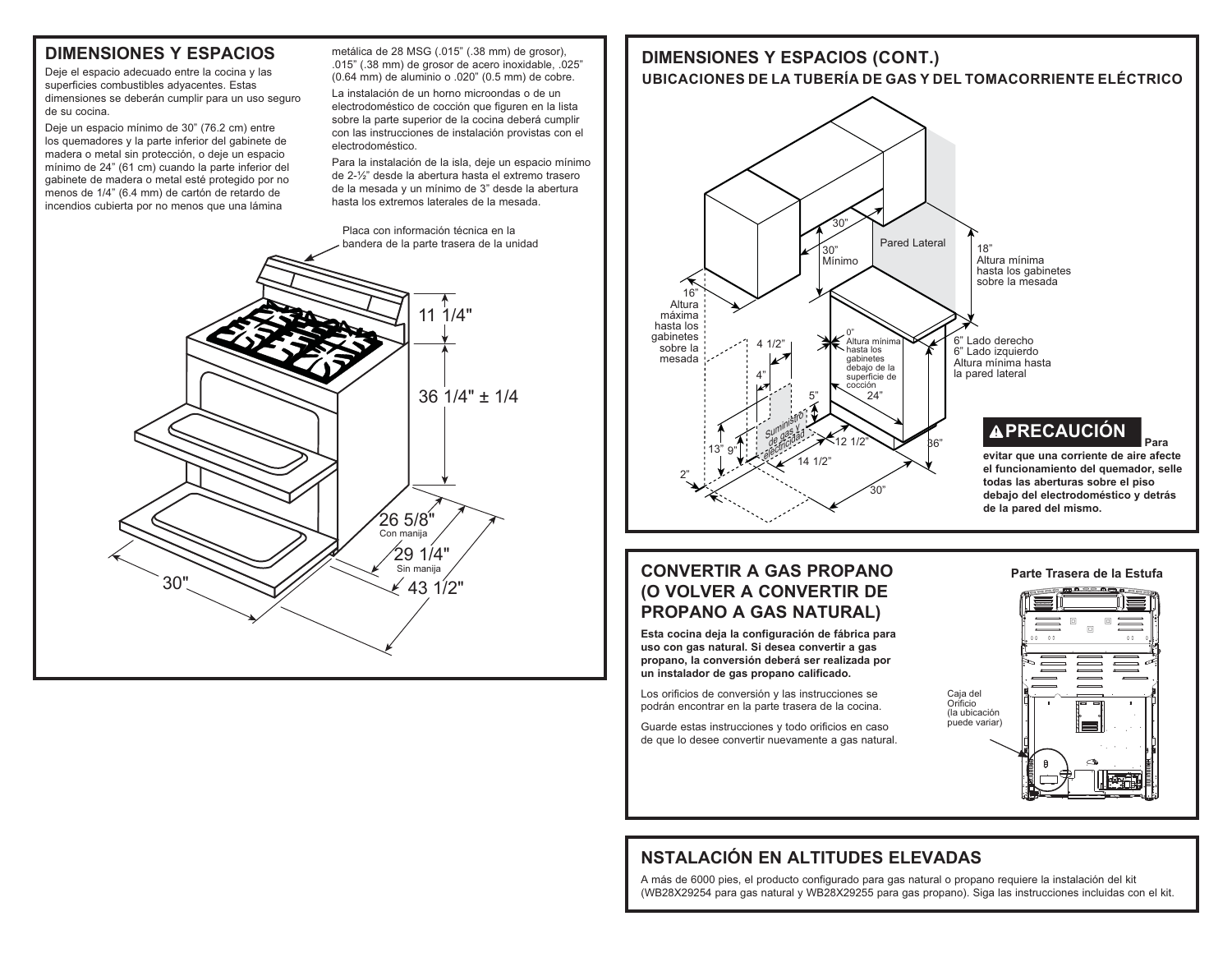# **1 SUMINISTRO DE GAS ADVERTENCIA**

**Riesgo de incendio: No use una llama para controlar las pérdidas de gas.**

**Riesgo de** 

### **ADVERTENCIA**

**Explosión: No supere una torsión máxima de 25 pies-libras al realizar conexiones de tuberías de gas. Cualquier ajuste en exceso podrá romper el regulador de presión, resultando en riesgo de incendio o explosión.**

#### **Regulador de Presión de Gas**

Se deberá usar el regulador de presión de gas suministrado con esta cocina. Para un funcionamiento adecuado, la presión de entrada al regulador deberá ser la siguiente:

#### **Gas Natural:**

Presión mínima: Columna de Agua de 6"

Presión máxima: Columna de Agua de 13"

#### **Gas Propano:**

Presión mínima: Columna de Agua de 11"

Presión máxima: Columna de Aqua de 13"

Si no está seguro sobre cuál es la presión de entrada. comuníquese con el proveedor de gas local.

**Cierre la válvula principal de suministro de gas antes de desconectar su vieja cocina y deje la misma apagada hasta que la nueva conexión se haya completado. No olvide volver a encender el piloto en otros electrodomésticos a gas cuando vuelva a encender el gas.**

Debido a que las tuberías duras restringen el movimiento de la cocina, se recomienda el uso del conector para electrodomésticos de metal flexible con certificación internacional de CSA, a menos que los códigos locales requieran una conexión de tubería dura.

Si se usa el método de tubería dura, deberá alinear la misma con cuidado; la cocina no se podrá mover una vez realizada la conexión.

> Tubería de gas de  $\frac{1}{2}$ " o  $\frac{3}{4}$

**Flexible**

#### **CONEXIÓN DEL CONECTOR** Regulador de presión Flujo del Gas en la Cocina Conector flexible (6 pies máx.) **Adaptador Adaptador** Válvula de Regulador de presión Codo **Opción Opción de**

← cierre de gas

**Instalador: Informe al consumidor sobre la ubicación de la válvula de cierre de gas.**

Para evitar pérdidas de gas, coloque el compuesto de la junta de gas, o envuelva la cinta para roscas de tuberías con Teflón\* alrededor de todas las roscas de tubería macho (externas).

- A. Instale una válvula de cierre manual de la línea de gas en la línea de gas, en una ubicación de fácil acceso fuera de la cocina. Aseqúrese de que todas las personas que usen la cocina sepan dónde y cómo cerrar el suministro de gas de la cocina.
- B. Instale el adaptador de la unión cónica macho de 1/<sub>2</sub>" a la rosca interna de 1/2" de NPT en la entrada del regulador. Use la llave de repuesto en el accesorio regulador para evitar daños.

Al instalar la cocina desde el frente, retire el codo de 90º para una instalación más fácil.

- C. Instale un adaptador para unión cónica de 1/2" o  $\frac{3}{4}$ " a la rosca interna de NPT de la válvula de cierre manual, procurando evitar que la válvula de cierre no gire.
- D. Conecte el conector de metal flexible del electrodoméstico al adaptador de la cocina. Posicione la cocina para permitir la conexión en la válvula de cierre.
- E. Cuando todas las conexiones se hayan realizado, aseqúrese de que todos los controles de la cocina estén en la posición de apagado y encienda la válvula de suministro principal de gas. Use un detector de pérdida de líquido en todas las uniones y conexiones, para controlar pérdidas en el sistema.

Al usar presión superior a  $\frac{1}{2}$  psig para controlar la presión del sistema de suministro de gas de la residencia, desconecte la cocina y la válvula de cierre individual de la tubería de suministro de gas. Al usar las presiones de prueba de  $\frac{1}{2}$  psig o menos para controlar el sistema de suministro de gas, simplemente aísle la cocina del sistema de suministro de gas, cerrando la válvula de cierre individual.

AI controlar el funcionamiento adecuado del regulador. la presión de entrada deberá ser por lo menos 1" mayor que la presión de funcionamiento (tubo) como en la etiqueta de calificación del producto.

> - Codo - Boguilla roscada  $\leftarrow$  Unión Boquilla mscada Válvula - de cierre de gas Tubería de gas de  $\frac{1}{2}$ " o  $\frac{3}{4}$ "

\*Teflón: Marca registrada por DuPont

**Tubería Rígida**

# **2** CONEXIONES ELÉCTRICAS

# **ADVERTENCIA**

**Riesgo de Descarga: Este electrodoméstico deberá estar conectado a tierra de forma adecuada. Si no cumple con esto se podrán producir descargas eléctricas.**

**Requisitos Eléctricos - Circuito específico de 120** voltios, 60 Hertz, correctamente conectado a tierra por un disyuntor de 15 o 20 amperes o fusible de retraso.

**Nota:** No se recomienda para este producto el uso de interruptores automáticos, inalámbricos o con cableado externo que apagan la corriente del electrodoméstico

#### **Conexión a Tierra**

El cable de corriente de este electrodoméstico cuenta con un enchufe de 3 patas (conexión a tierra) que se conecta a un tomacorriente de pared estándar de 3 cables para minimizar la posibilidad de riesgos de descargas eléctricas por parte del mismo.

El cliente deberá contratar a un electricista calificado para que controle el circuito, a fin de asegurar que el tomacorriente esté correctamente conectado a tierra.

# **3 SUPERFICIALES UEMADORES**

### **ADVERTENCIA**

**Riesgo de Incendio o Explosión: No use el quemador sin que todas las partes de los quemadores estén en sus respectivos lugares.**

- A. **Quemadores -** Coloque las cabezas de los quemadores en las posiciones correspondientes en la placa de cocción.
- B. Tapas Coloque las tapas en los quemadores de los tamaños correspondientes.
- C. **Rejillas -** Las rejillas izquierda y derecha son intercambiables. Coloque las rejillas en la placa de cocción.



#### **NUNCA, BAJO NINGUNA CIRCUNSTANCIA, CORTE NI ELIMINE EL TERCER CABLE (TIERRA) DEL CABLE DE CORRIENTE. NO USE UN ADAPTADOR. NO USE UN PROLONGADOR.**

No se requieren ni se recomiendan Interruptores con Detección de Falla a Tierra (GFCI) en receptáculos de cocinas a gas. El funcionamiento de la cocina no se verá afectado si se utiliza en un circuito GFCI protegido, pero es posible que se produzcan detenciones ocasionales no deseadas del interruptor GFCI.